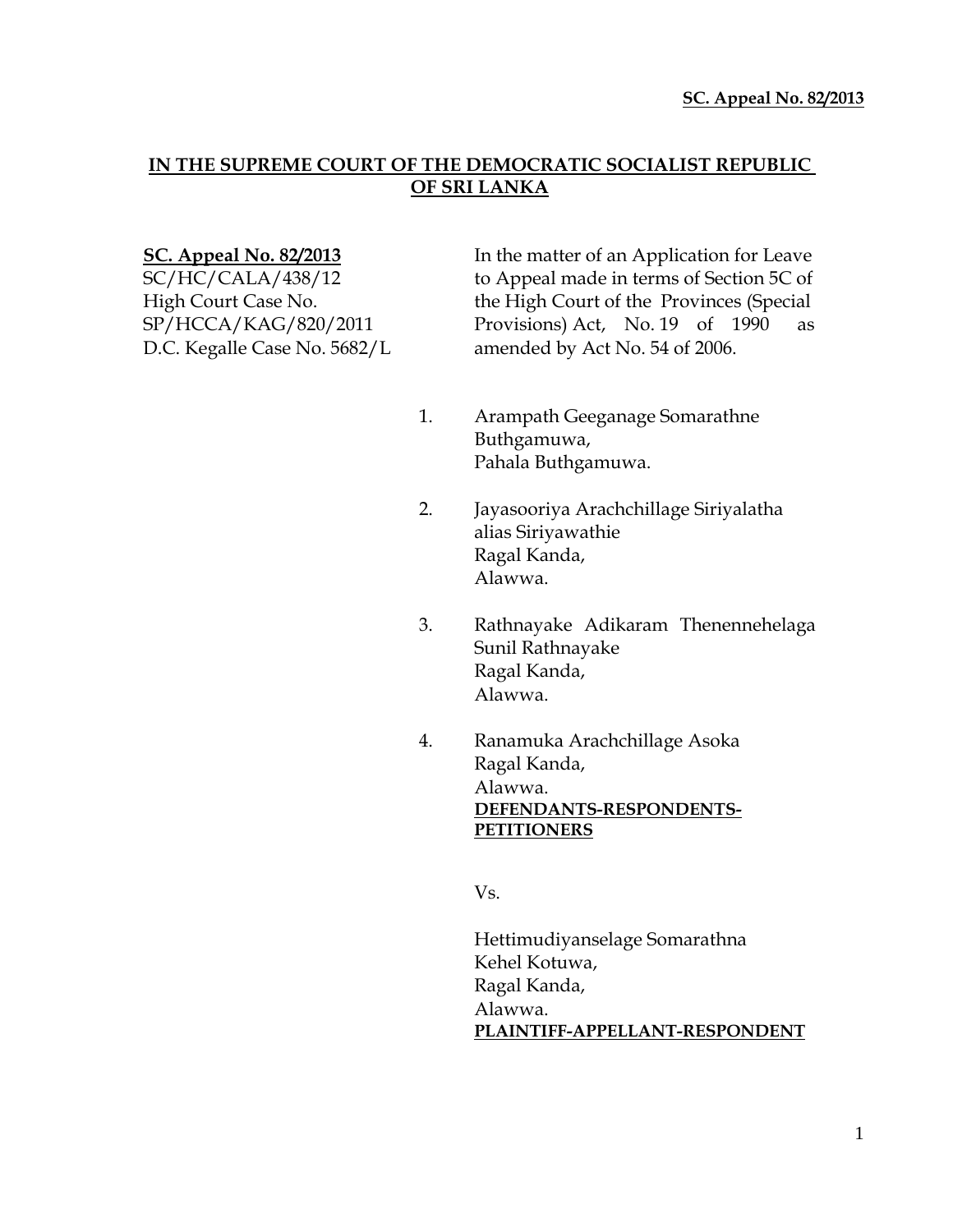### **SC. Appeal No. 82/2013**

| <b>BEFORE</b>  |                      | SISIRA J. DE ABREW, J.                                                                  |
|----------------|----------------------|-----------------------------------------------------------------------------------------|
|                |                      | K.T. CHITRASIRI, J. &,                                                                  |
|                |                      | PRASANNA S. JAYAWARDENA, PC. J.                                                         |
| <b>COUNSEL</b> | $\ddot{\phantom{a}}$ | Ranil Samarasooriya with Nalaka Samarakoon for the<br>Defendant-Respondent-Petitioners. |
|                |                      | Sunil Abeyrathne with Thashira Gunathilake for                                          |
|                |                      | Plaintiff-Appellant-Respondent.                                                         |
| ARGUED &       |                      |                                                                                         |

**DECIDED ON** : 22.07.2016

# **SISIRA J. DE ABREW, J.**

Heard both Counsel in support of their respective cases.

--------------

This is an appeal against the judgment of the Civil Appellate High Court dated 09.06.2012 wherein the Civil Appellate High Court set aside the order of the learned District Judge dated 01.12.2010. This Court by its order dated 20.06.2013 granted leave to appeal on the questions of law set out in paragraph 28 (i) and (ii) of the petition dated 17.10.2012 which are reproduced below;

(i) Did the Respondent and his Registered Attorney-at-Law fail to establish sufficient cause and/or valid reason and or reasonable grounds that warrant the setting aside of the dismissal of the said D.C. Kegall Case No. 5682/L?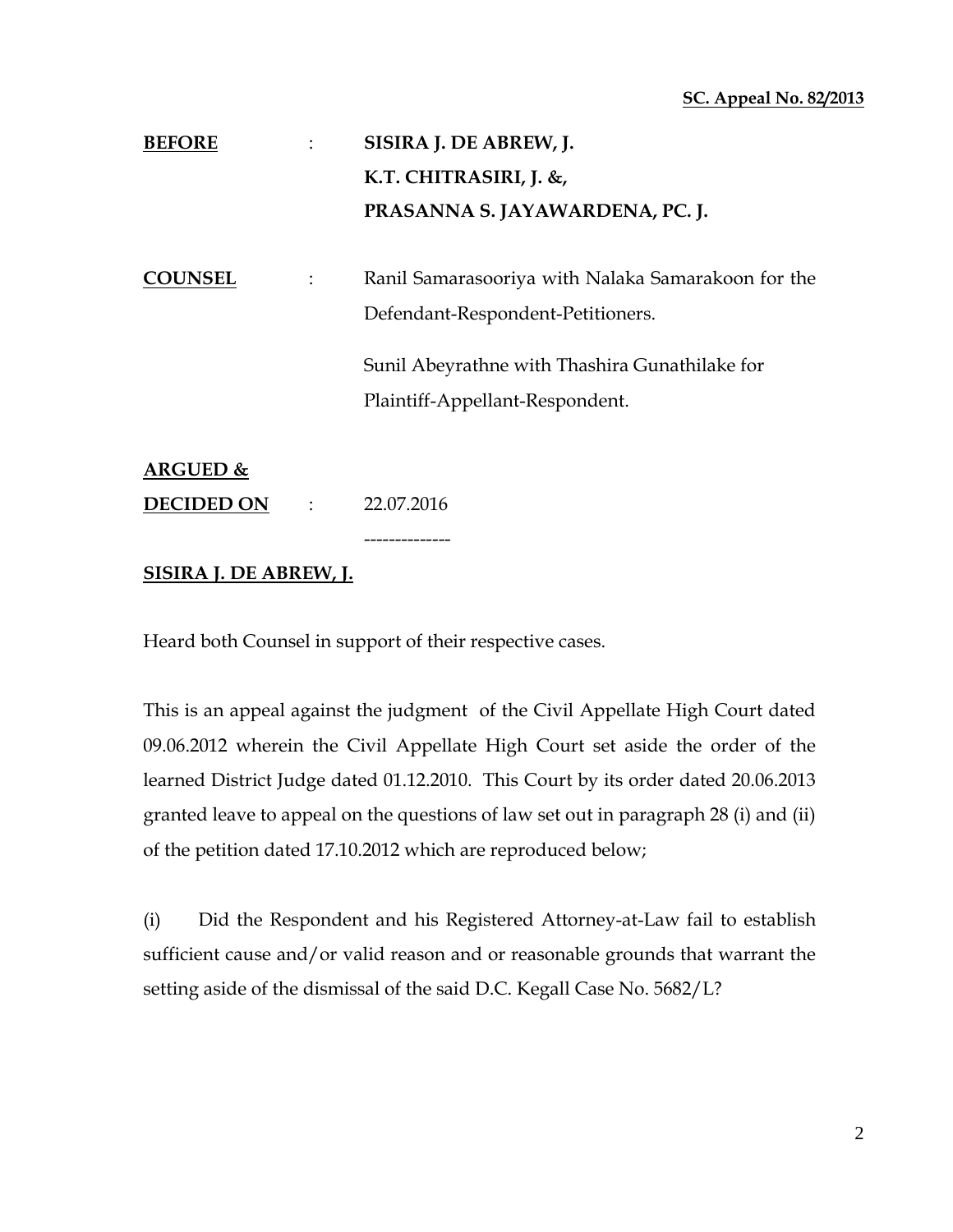#### **SC. Appeal No. 82/2013**

(ii) Did the Honourable Judges of the said Provincial High Court err in law in holding that the Respondent and his Registered Attorney-at-Law established sufficient cause and/or valid reason and or reasonable grounds that warrant the setting aside of the dismissal of the said D.C. Kegalle Case No. 5682/L?

The facts relevant to the issue in this case may be briefly summerized as follows.

The case in the District Court was taken up for trial on 05.07.2004. Part of the Plaintiff's evidence was concluded on this date (05.07.2004). The learned District Judge thereafter postponed the case for 22.11.2004, on which date the learned District Judge was on leave. The Acting District Judge, on 22.11.2004, put off the case for 02.05.2005. It has to be noted here that on 22.11.2004, the parties were present in Court. On 02.05.2005 when the case was taken up for trial, the Plaintiff was absent and unrepresented and the learned District Judge dismissed the Plaintiff's action.

Being aggrieved by the said order of the learned District Judge, the Plaintiff filed petition and affidavit under Section 87(3) of the Civil Procedure Code to have the order of dismissal set aside. After inquiry, the learned District Judge by his order dated 01.12.2010 dismissed the application of the Petitioner to re-open the case. Being aggrieved by the said order of the learned District Judge, the Plaintiff filed an appeal in the Civil Appellate High Court and the Civil Appellate High Court by its order dated 09.06.2012 set aside the order of the District Judge. Being aggrieved by the said order, the Defendant-Respondent (hereinafter referred to as the Defendant) appealed to this Court.

In order to allow an application under Section 87(3) of the Civil Procedure Code, the most important thing that must be considered is whether there were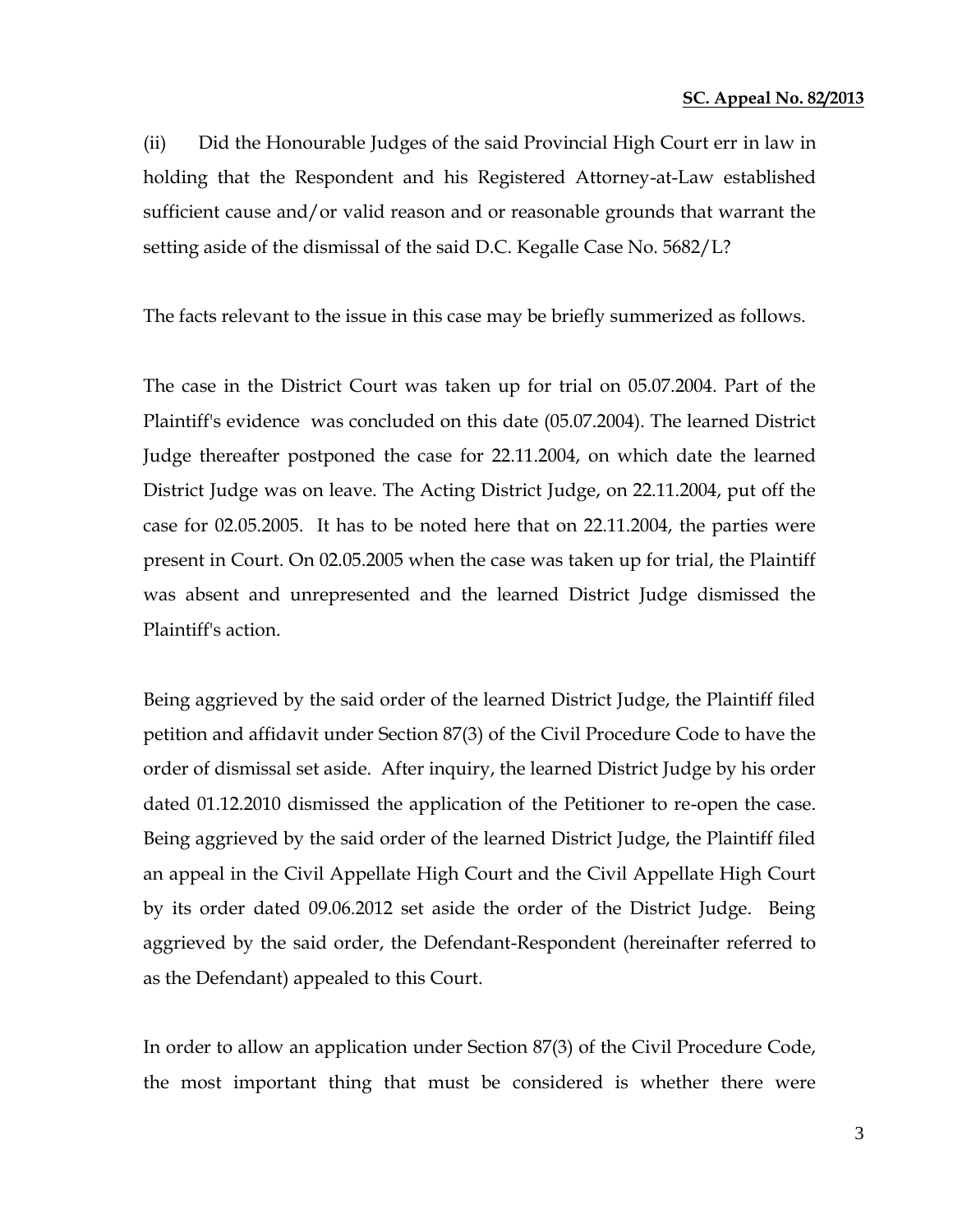reasonable grounds for the non appearance of the Plaintiff. The position taken up by the Plaintiff in this case is that on 22.11.2004 when the case was put off by the learned District Judge, he heard the date as 25.05.2005. The Plaintiff gave evidence to this effect. The Attorney-at-Law on record, Sujatha Udalagama too gave evidence stating that she heard the next trial date as 25.05.2005. Before she gave evidence she also filed an affidavit to this effect. This affidavit is annexed to the petition filed in the District Court seeking to set aside the order of the District Judge dismissing the plaint.

We have perused the evidence given by the Attorney-at-Law, Sujatha Udalagama. We see no reason to disbelieve the evidence of Sujatha Udalagama, AAL. We note that even the District Judge has not stated in his order that he disbelieved the evidence of Sujatha Udalagama, AAL.

Learned Counsel for the Appellant contends that although Attorney-at-Law, Sujatha Udalagama produced her Diary and the file cover of the case, she did not produce the said documents marked P2 and P3 for the inspection of the District Judge.

The question that must be considered is eventhough the said documents were not produced for the inspection of Court, can the Court dismiss or reject the evidence of Sujatha Udalagama, AAL. As pointed out earlier, we have perused the evidence of Sujatha Udalagama, AAL and we see no reason to reject the evidence of the said Attorney-at-Law. To allow an application under Section 87(3) of the Civil Procedure Code, what is necessary to establish that there were reasonable grounds for non appearance of the Plaintiff. When we go through evidence of the Plaintiff and the evidence of Sujatha Udalagama, AAL, we hold that they have established reasonable grounds for non appearance of the Plaintiff